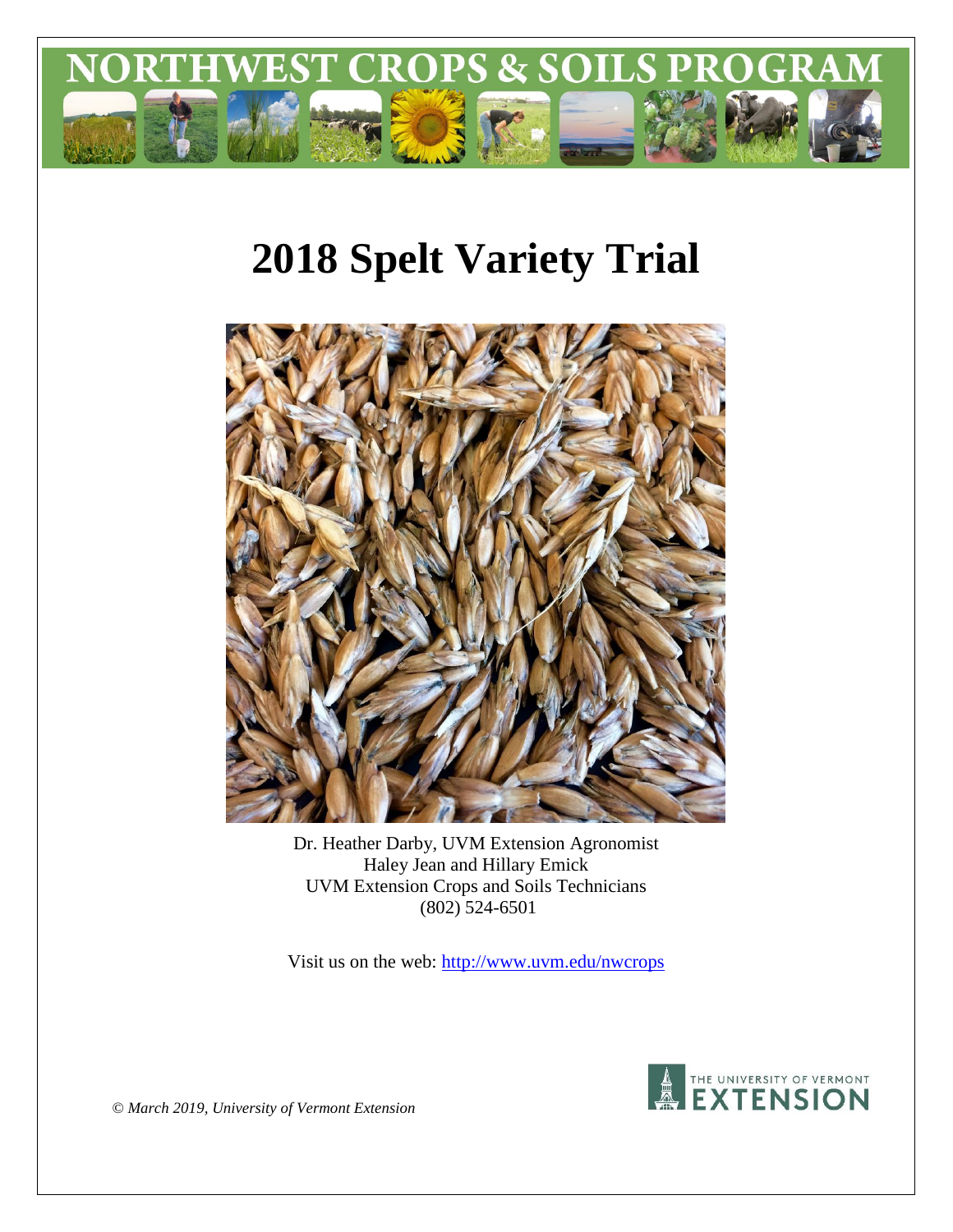#### **2018 SPELT VARIETY TRIAL** Dr. Heather Darby, University of Vermont Extension heather.darby[at]uvm.edu

Spelt (*triticum spelta*) is an ancient grain that is closely related to and possibly an ancestor of modern wheat *(triticum aestivum)*. It was one of the earliest domesticated grains. It has become popular as a health food in Europe, where it is also known as dinkel. It is used as a whole grain in many cooked dishes and spelt flour can be substituted for wheat flour in baking. Spelt has a distinctive nutty flavor and is higher in fiber than wheat. Spelt also has a more digestible form of gluten than wheat giving it potential as a flour for gluten-sensitive individuals. Its popularity in Europe and potential dietary benefits are leading to increased interest in using and producing spelt in the US. In 2018, the University of Vermont Extension Northwest Crops and Soils Program evaluated six varieties of spelt in hopes to find a variety well suited for the Northeast climate. The trial was established at the Borderview Research Farm in Alburgh, Vermont.

## **MATERIALS AND METHODS**

The experimental plot design was randomized complete block with four replications (Table 2). Treatments were six spelt varieties, which are listed in Table 1 with seed sources.

| <b>Spring wheat varieties</b> | <b>Seed source</b>                     |
|-------------------------------|----------------------------------------|
| Altgold                       | <b>USDA Small Grains Collection</b>    |
| Guggisburg                    | <b>USDA Small Grains Collection</b>    |
| Muri Rutkorn                  | <b>USDA Small Grains Collection</b>    |
| <b>Pfalzer Dinkle</b>         | Gutenberg University in Mainz, Germany |
| Rothenburger                  | <b>USDA Small Grains Collection</b>    |
| Rothenburger Rutkorn          | <b>USDA Small Grains Collection</b>    |

|  |  | Table 1. Six spelt varieties trialed in Alburgh, VT, 2018. |  |
|--|--|------------------------------------------------------------|--|
|  |  |                                                            |  |

The seedbed in Alburgh was prepared by conventional tillage methods. All plots were managed with practices similar to those used by producers in the surrounding areas (Table 2). The previous crop planted at the site was winter barley. The area was disked and spike toothed harrowed to prepare for planting. The plots were seeded with a Great Plains NT60 Cone seeder in the fall of 2017 on 15-Sep at a seeding rate of 100 lbs  $ac^{-1}$  in a plot size of 5' x 20'.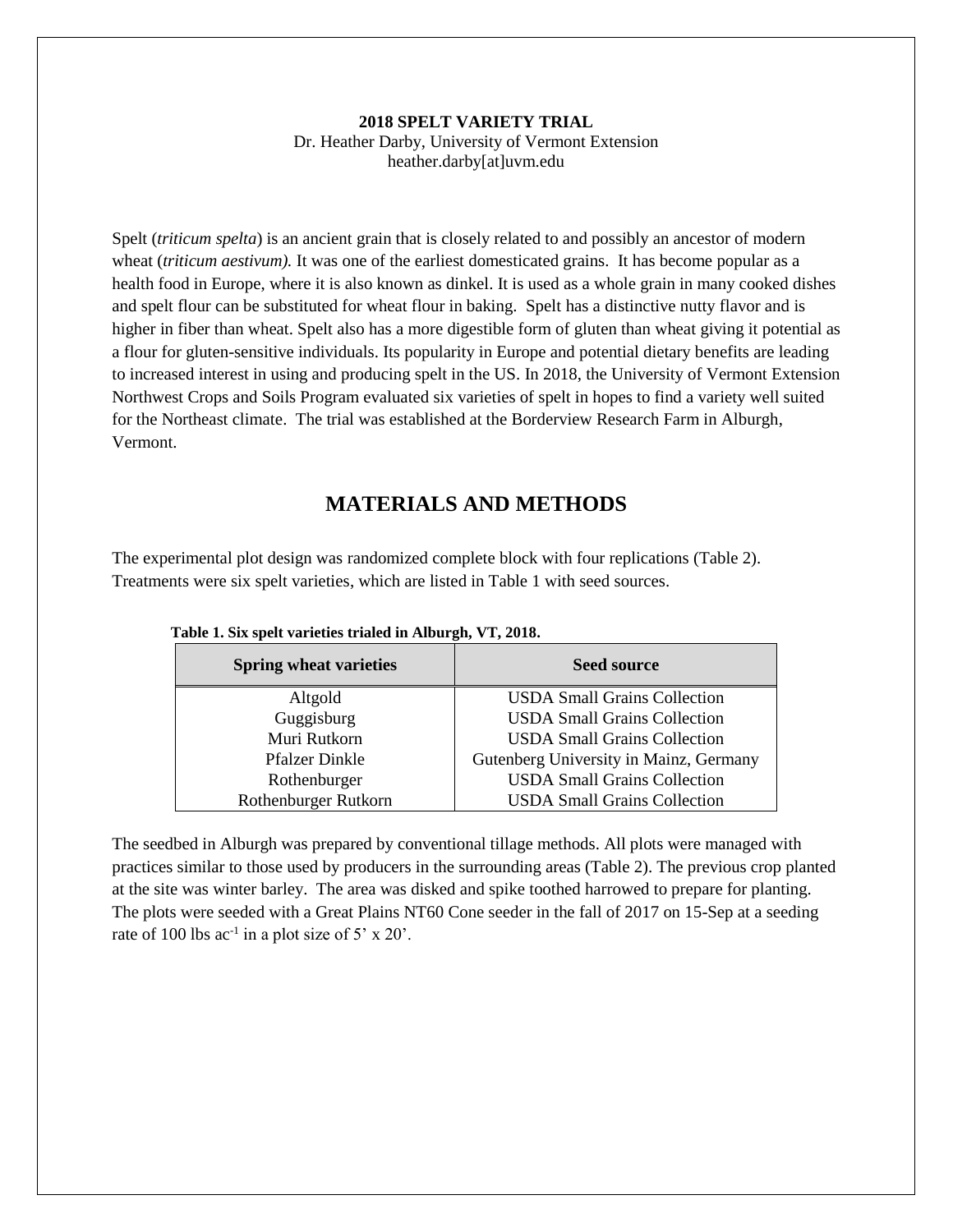| <b>Location:</b>              | Borderview Research Farm                    |  |  |  |
|-------------------------------|---------------------------------------------|--|--|--|
|                               |                                             |  |  |  |
|                               | Alburgh VT                                  |  |  |  |
| Soil type                     | Bendon rocky silt loam                      |  |  |  |
| Previous crop                 | <b>Winter Barley</b>                        |  |  |  |
| Row spacing (in)              | h                                           |  |  |  |
| Seeding rate (lbs $ac^{-1}$ ) | $100$ lbs ac <sup>-1</sup>                  |  |  |  |
| <b>Replicates</b>             | 4                                           |  |  |  |
| <b>Planting date</b>          | 15-Sep 2017                                 |  |  |  |
| <b>Harvest date</b>           | 30-Jul 2018                                 |  |  |  |
| Harvest area (ft)             | 5 x 20                                      |  |  |  |
| <b>Tillage operations</b>     | Fall plow, spring disk & spike tooth harrow |  |  |  |

**Table 2. General plot management of the spring wheat trial, 2017.**

Grain plots were harvested with an Almaco SPC50 plot combine in 2018 on 30-Jul. The harvest area was 5' x 20'. Prior to harvest, plant heights and lodging were measured excluding the awns. The height of three plants were measured in cm per plot. Lodging was measured visually on a scale of 0-9, 0 indicating no lodging, 1 indicating minimal lodging and 9 indicating completely lodged and cannot be harvested. In addition, test weight, and yield were calculated.

Variations in yield and quality can occur because of variations in genetics, soil, weather, and other growing conditions. Statistical analysis makes it possible to determine whether a difference among varieties is real or whether it might have occurred due to other variations in the field. At the bottom of each table a LSD value is presented for each variable (e.g. yield). LSD at the 10% level of probability are shown. Where the difference between two varieties within a column is equal to or greater than the LSD value at the bottom of the column, you can be sure in 9 out of 10 chances that there is a real difference between the two varieties. In the example, variety A is significantly different from variety C, but not from variety B. The difference between A and B is equal to 725, which is less than the LSD value of 889. This means that these varieties did not differ in yield. The difference between A and C is equal to 1454, which is greater than the LSD value of 889. This means that the yields of these varieties were significantly different from one another. The asterisk indicates that variety B was not significantly lower than the top yielding variety shown in bold.

| <b>Variety</b> | Yield |
|----------------|-------|
| A              | 3161  |
| B              | 3886* |
| C              | 4615* |
| <b>LSD</b>     | 889   |

### **RESULTS**

Seasonal precipitation and temperature recorded at Borderview Research Farm in Alburgh, VT are displayed in Table 3. The growing season this year was marked by higher than average temperatures in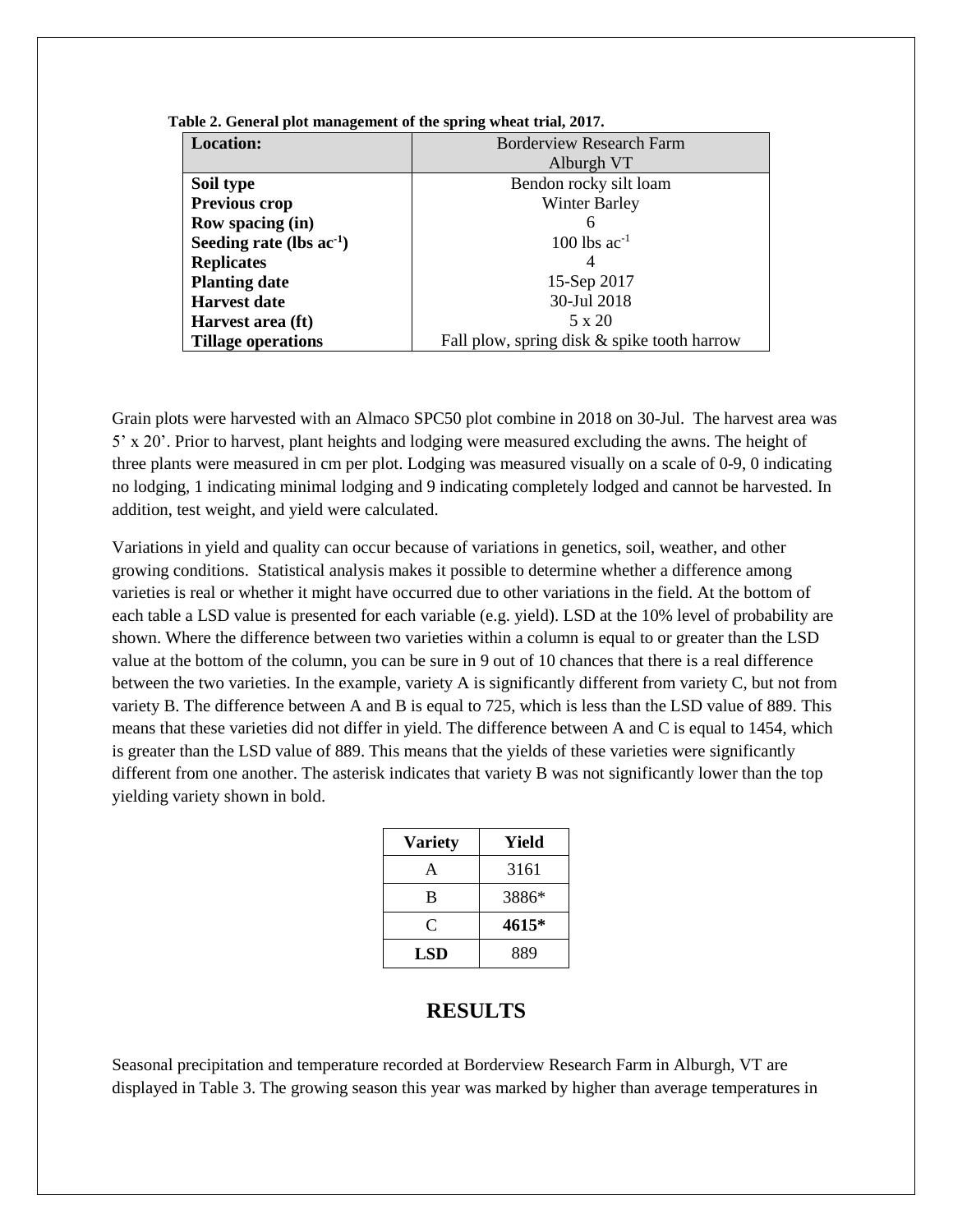May, July, August, and September and lower than average temperatures in June. Throughout the growing season, there was lower than average rainfall, totaling 5 inches less than normal. There were 4395 growing degree days (GDDs) from May-August in 2018, which is 287 more than the average year.

| $\cdots$                          |         |         |         |         |  |  |
|-----------------------------------|---------|---------|---------|---------|--|--|
| Alburgh, VT                       | May     | June    | July    | August  |  |  |
| Average temperature $(^{\circ}F)$ | 59.5    | 64.4    | 74.1    | 72.8    |  |  |
| Departure from normal             | 3.10    | $-1.38$ | 3.51    | 3.96    |  |  |
|                                   |         |         |         |         |  |  |
| Precipitation (inches)            | 1.9     | 3.7     | 2.4     | 3.0     |  |  |
| Departure from normal             | $-1.51$ | 0.05    | $-1.72$ | $-0.95$ |  |  |
|                                   |         |         |         |         |  |  |
| Growing Degree Days (base 32°F)   | 853     | 973     | 1305    | 1264    |  |  |
| Departure from normal             | 97      | $-42$   | 107     | 125     |  |  |

| Table 3. Temperature and precipitation summary for Alburgh, VT, 2018. |  |  |
|-----------------------------------------------------------------------|--|--|
|-----------------------------------------------------------------------|--|--|

Weather data was collected from Wunderground.com via the Alburgh weather station.

 When daily weather data was unavailable from this weather station, the station at Highgate Center Dam was used. Historical averages are for 30 years of NOAA data (1981-2010) for Enosburg Falls, VT.

During the 2018 growing season, several observation and the measurements were recorded during harvest of the six spelt varieties. There were significant differences in plant height and yield of spelt varieties (Table 4). The tallest variety was Rothenburger at 129 cm and no other variety was similar. The variety that yielded the best was Altgold producing 3026 lbs ac<sup>-1</sup>, there was no variety statistically similar. All varieties are statistically similar in the parameters lodging and test weight. Very little lodging was observed.

| Twore it recould be the only open varieties, through, $\tau$ is $\equiv 0.10$ . |                                              |                                      |                        |           |  |  |
|---------------------------------------------------------------------------------|----------------------------------------------|--------------------------------------|------------------------|-----------|--|--|
| <b>Variety</b>                                                                  | <b>Yield</b> @<br><b>Harvest</b><br>moisture | <b>Heights</b><br><b>Test weight</b> |                        | Lodging   |  |  |
|                                                                                 | $lbs$ ac <sup>-1</sup>                       | cm                                   | $lbs$ bu <sup>-1</sup> | $0-9$     |  |  |
| Altgold                                                                         | 3026                                         | 118                                  | 30.1                   | 0.00      |  |  |
| Guggisburg                                                                      | 1927                                         | 116                                  | 29.0                   | 0.25      |  |  |
| Muri Rutkorn                                                                    | 2277                                         | 119                                  | 29.1                   | 1.00      |  |  |
| <b>Pfalzer Dinkle</b>                                                           | 2597                                         | 114                                  | 29.5                   | 0.00      |  |  |
| Rothenburger                                                                    | 2383                                         | 129                                  | 28.3                   | 1.00      |  |  |
| Rothenburger Rutkorn                                                            | 2417                                         | 119                                  | 28.9                   | 0.25      |  |  |
| LSD(0.10)                                                                       | 340                                          | 6.93                                 | <b>NS</b>              | <b>NS</b> |  |  |
| <b>Trial Mean</b>                                                               | 2438                                         | 119                                  | 29.1                   | 0.42      |  |  |

 **Table 4: Results of the six spelt varieties, Alburgh, VT, 2018.**

Top performer treatment is shown in **bold**.

NS, No significant difference.

#### **DISCUSSION**

It is important to remember that the results only represent one year of data and more research is needed to know which varieties will thrive in the Northeastern climate and fluctuating weather. We did not perform any quality testing on these varieties, which could be important to baking quality and DON levels.